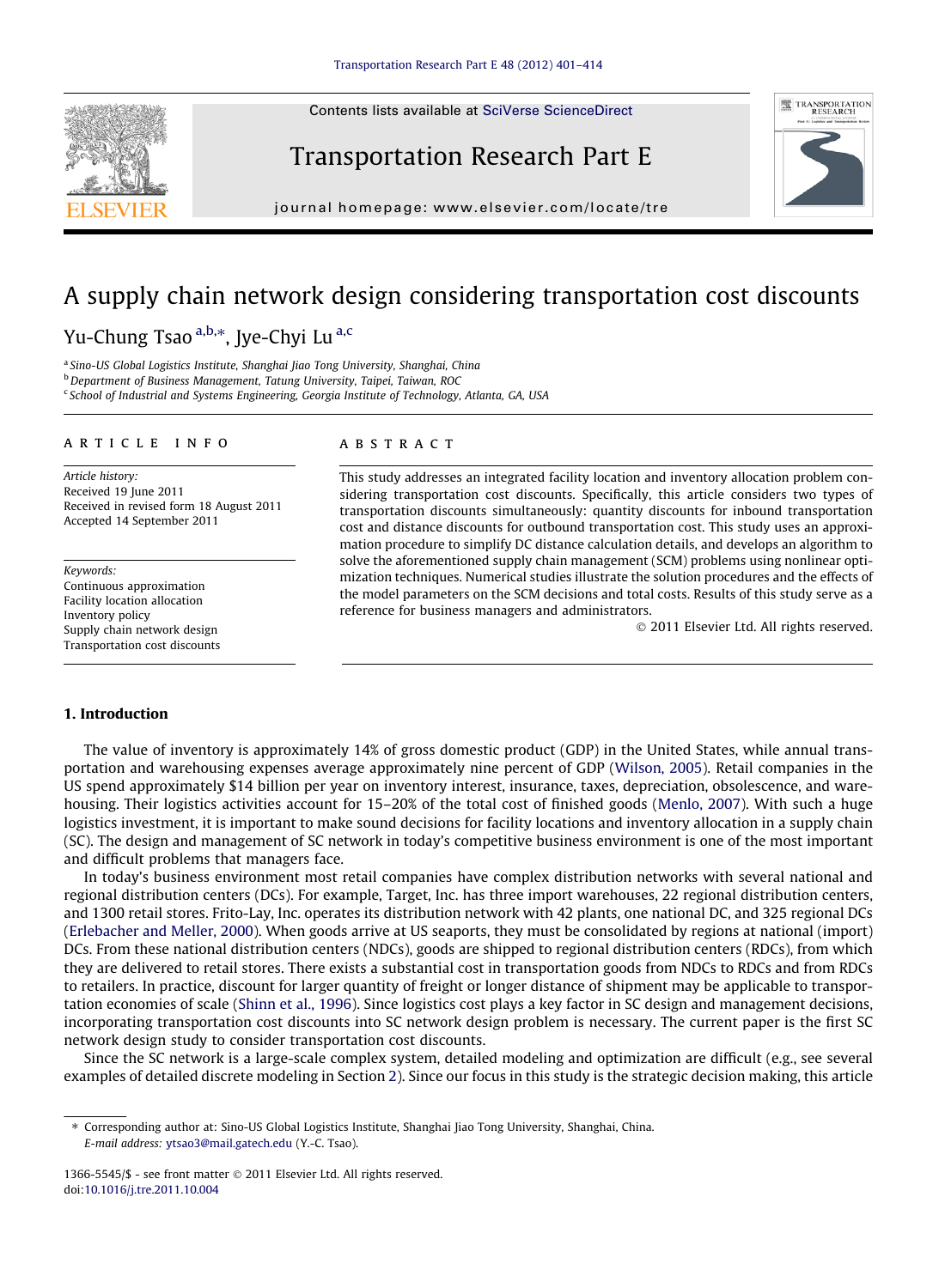presents a two-phase approximation technique to solve the SC network design problem. This approximation leads to a substantial reduction in the amount of data characterizing the SC system. The resulted simplified system is then much easier for optimization and comparison studies to explore managerial insights. Specifically, the proposed solution formulates transportation traveling distance and cost with continuous functions of the sizes of influential area covered by DCs. Since the SC network design involves multiple parameters and the objective function could be nonlinear with bounded constraints, this study provides heuristic algorithms to solve this optimization problem. The following provide details to further support the approximation approach.

While discrete models (see examples in Section 2) can provide managers with optimal solutions, their data and computational requirements increase tremendously as they become more realistic. Moreover, data reliability and model accuracy are of concerns in practice, especially in dynamically changing business environment. The key idea of the continuous approximation (CA) approach is to define decision variables using continuous functions for reducing SCM problem complexity. Although the CA approach does not determine the exact location of the distribution centers, it defines a service area for each distribution center in terms of circular influence areas. Studies by [Newell \(1973\)](#page--1-0) (and [Dasci and Verter, 2001\)](#page--1-0) showed that influence area with central distribution nodes is a near optimal solution. See Section 2 for more examples of CA approaches in solving SCM problems.

The goal of this study is to provide logistics network planners with a high-level solution for the integrated facility location and inventory allocation problem under quantity and distance discounts for transportation costs. [Chen \(2010\) and Chen and](#page--1-0) [Chang \(2010\)](#page--1-0) emphasized the importance of integrated decision-making. Specifically, this study intends to determine the following SC network design decisions: (1) which RDC locations should be open, (2) which retail store should be served from which RDC, and (3) how much inventory should be held at the NDCs and the RDCs? We consider both situations when order quantity is the same across all RDCs and when order quantity is different at RDCs in different regions. Two heuristic algorithms are provided to solve the problems. Numerical study illustrates the solution procedures and impacts of the relevant model parameters on SC design decisions and profits.

The remainder of this study is organized as follows. Section 2 reviews key literature relevant to the studies. Section 3 describes the problem including assumptions and notations. Section 4 formulates the model and develops a heuristic algorithm for solving the problem. Section 5 presents numerical examples and analyses to illustrate the solution procedure and impact of changing system parameters. Section 6 extends the procedure to solve more realistic problems. Finally, Section 7 concludes the study.

#### 2. Literature review

#### 2.1. Supply chain network design

In recent years, many retail companies have explored better ways for designing and managing their SC for achieving cost savings. There are several publications in the area of integrated facility location and inventory decisions. [Shen \(2007\)](#page--1-0) has made a complete review of the supply chain design literature and of current practices. [Daskin's \(1995\)](#page--1-0) fixed-charge facility location model uses the linear inventory cost function to determine DC locations achieving the least cost. [Nozick and Turn](#page--1-0)[quist \(1998\)](#page--1-0) approximated the safety stock cost at each DC using a linear regression function of the number of DCs. They then used this function to estimate the inventory cost function. Their model stocks inventory at the DC and replenishes it using a one-for-one policy. [Nozick and Turnquist \(2001\)](#page--1-0) extended their previous model by adding service responsiveness and uncertainty to DC delivery time. They defined service responsiveness in terms of stock-outs and time-based delivery. Stock-outs are incorporated in the safety stock function while the time-based delivery constraint is modeled explicitly as coverage distance.

[Daskin et al. \(2002\) and Shen et al. \(2003\)](#page--1-0) proposed a set-covering model to consider location and allocation policies for a DC-retailer network with risk pooling. They successfully showed that this problem can be solved efficiently when the DC demand is deterministic or Poisson distributed. [Shu et al. \(2005\)](#page--1-0) extended this model to consider arbitrary demand distributions. They presented computational results for several instances, with sizes ranging from 40 to 500 retailers. [Shen \(2005\)](#page--1-0) considered a location-allocation problem for a multi-commodity supply chain. [Shen and Daskin \(2007\)](#page--1-0) extended the nonlinear integrated location-inventory model to incorporate a measure of customer service quality. [Shen and Qi \(2007\)](#page--1-0) removed the assumption in [Shen et al. \(2003\)](#page--1-0). They modeled the shipment from a DC to its customers using a vehicle routing model instead of the linear direct shipping model, and proposed a Lagrangian relaxation based solution algorithm. [Javid and Azad](#page--1-0) [\(2010\)](#page--1-0) established a heuristic method based on a hybridization of Tabu Search and Simulated Annealing to solve the location, routing and inventory problem.

For location-allocation and inventory policies, [Teo and Shu \(2004\)](#page--1-0) proposed a set-covering model to design a two-echelon warehouse-retailer network under deterministic retailers demands. Their problem was to determine the optimal warehouses locations, allocate retailers to warehouses, and make inventory decisions for warehouses and retailers. Their objective was to minimize the total two-echelon inventory, transportation, and facility location cost. They provided computational results for problems involving 20 warehouses and 100 retailers. [Romeijn et al. \(2007\)](#page--1-0) extended the problem to consider an additional cost term that may represent costs related to safety stocks or capacity considerations. They studied the structure of the pricing subproblem and developed an algorithm to solve it, providing computational results for problems